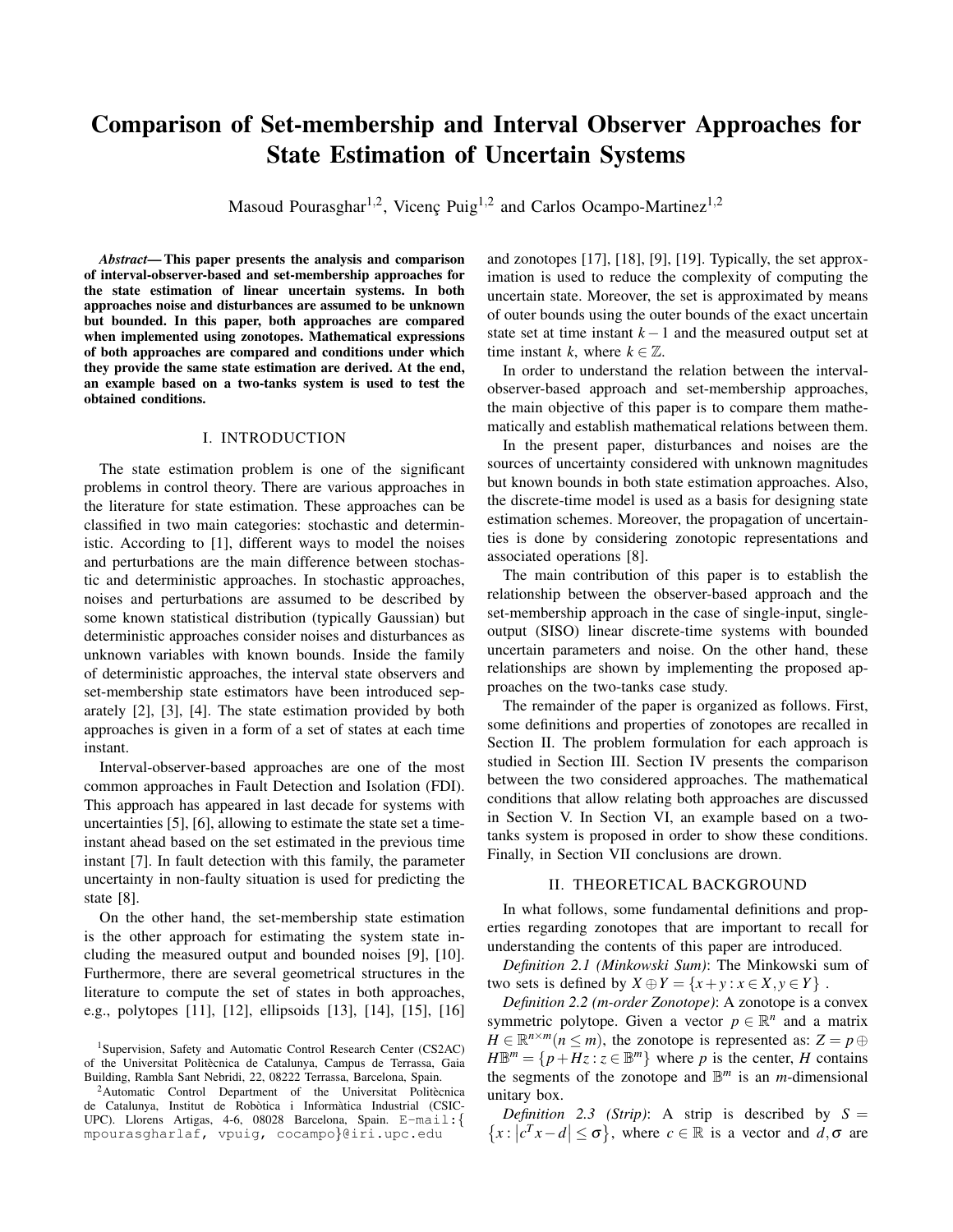scalars.

*Property 2.1*: Given two zonotopes  $Z_1 = p_1 \oplus H \mathbb{B}^{m_1} \in$  $\mathbb{R}^n$  and  $Z_2 = p_1 \oplus H \mathbb{B}^{m_2} \in \mathbb{R}^n$ , the Minkowski sum of these zonotopes is defined as  $Z = Z_1 \oplus Z_2 = (p_1 + p_2 \oplus$  $[H_1 \quad H_2] \mathbb{B}^{m_1+m_2}$ , which is still a zonotope.

*Property* 2.2: Given the zonotope  $Z = p \oplus H \mathbb{B}^m \subset \mathbb{R}^n$ , the strip  $S = \{x \in \mathbb{R}^n : |c^T x - d| \le \sigma\}$  and the vector  $\lambda \in \mathbb{R}^n$ , the intersection between the zonotope and strip is defined as  $Z \cap S = \hat{p}(\lambda) \oplus \hat{H}(\lambda) \mathbb{B}^{m+1}$  where  $\hat{p}(\lambda) = p + \lambda (d - cp)$ and  $\hat{H}(\lambda) = [(I - \lambda c)H \quad \sigma \lambda].$ 

# III. PROBLEM FORMULATION

# *A. Dynamical Model of the System*

The SISO linear discrete-time invariant system is modeled as

$$
x_{k+1} = Ax_k + Bu_k + \omega_k, \qquad (1a)
$$

$$
y_k = Cx_k + \eta_k, \tag{1b}
$$

where  $x \in \mathbb{R}^n$ ,  $u \in \mathbb{R}^p$ ,  $y \in \mathbb{R}^q$  are the states, inputs and outputs, respectively. Moreover,  $A \in \mathbb{R}^{n \times n}$ ,  $B \in \mathbb{R}^{n \times p}$ ,  $C \in$  $\mathbb{R}^{q \times n}$  are constant matrices. In (1),  $\omega \in W$  denotes the state perturbation (*disturbances*) and  $\eta \in V$  represents the measurement perturbation (*noises*), both considered as

$$
W = \{ \boldsymbol{\omega}_k \in \mathbb{R}^r : |\boldsymbol{\omega}_k - \boldsymbol{\omega}^c| \leq \bar{\boldsymbol{\omega}}, \boldsymbol{\omega}^c \in \mathbb{R}^r, \bar{\boldsymbol{\omega}} \in \mathbb{R}^r \}, \quad (2a)
$$

$$
V = \{ \eta_k \in \mathbb{R}^q : |\eta_k - \eta^c| \leq \bar{\eta}, \eta^c \in \mathbb{R}^q, \bar{\eta} \in \mathbb{R}^q \},\qquad(2b)
$$

where  $\omega^c$ ,  $\bar{\omega}$ ,  $v^c$  and  $\bar{v}$  are constant vectors. Moreover, based on the structures in (2), the zonotopes of *W* and *V* can be re-written as

$$
W = \omega^c \oplus H_{\bar{\omega}} \mathbb{B}^r, \tag{3a}
$$

$$
V = \eta^c \oplus H_{\bar{\eta}} \mathbb{B}^q, \tag{3b}
$$

where  $H_{\bar{\omega}} \in \mathbb{R}^{r \times r}$  and  $H_{\bar{\eta}} \in \mathbb{R}^{q \times q}$  are two diagonal matrices with respect to  $\bar{\omega}$  and  $\bar{\eta}$ . Besides,  $\mathbb{B}^r$  and  $\bar{\mathbb{B}}^q$  are unitary boxes.

#### *B. Interval-observer-based Approach*

Based on the dynamical model in (1), the interval observer is used for estimating the state and output sets of the system. The structure of interval observer is expressed as

$$
\hat{x}_{k+1} = A\hat{x}_k + Bu_k + L(y_k - \hat{y}_k) + W,
$$
 (4a)

$$
\hat{y}_k = C\hat{x}_k + V,\tag{4b}
$$

where  $\hat{x}$  is estimated state,  $\hat{y}$  is output and *L* denotes the observer gain. Moreover, if (1) is assumed to be observable, the observer gain can be designed by using the method proposed in [20] for zonotopic Kalman Filters.

The set definition of the observer structure in (4) can be re-written in the zonotopic form as

$$
\hat{X}_{k+1} = (A - LC)\hat{X}_k \oplus \{Bu_k\} \oplus \{Ly_k\} \oplus (-L)V \oplus W, \quad (5a)
$$

$$
\hat{Y}_k = C\hat{X}_k \oplus V,\tag{5b}
$$

where  $\hat{X}$  and  $\hat{Y}$  are the predicted state and output zonotopes, respectively.

Moreover, the zonotopic observer structure in (5) can be propagated in center-segments form as

$$
\hat{x}_{k+1}^c = (A - LC)\hat{x}_k^c + Bu_k + Ly_k - L\eta^c + \omega^c,\qquad(6a)
$$

$$
\hat{H}_{k+1}^x = \begin{bmatrix} (A - LC)\hat{H}_k^x & -LH_{\bar{\eta}} & H_{\bar{\omega}} \end{bmatrix},\tag{6b}
$$

$$
\hat{y}_k^c = C\hat{x}_k^c + \eta^c,\tag{6c}
$$

$$
\hat{H}_k^y = \begin{bmatrix} C\hat{H}_k^x & H_{\bar{\eta}} \end{bmatrix},\tag{6d}
$$

where  $\hat{x}_{k+1}^c$  and  $\hat{H}_{k+1}^x$  are the center and segments of  $\hat{X}_{k+1}$ , respectively. Also,  $\hat{y}_k^c$  and  $\hat{H}_k^y$  $\frac{y}{k}$  are the center and segment of  $\hat{Y}_k$ . In addition, in this computation, the initial zonotopic state is assumed  $\hat{X}_0 = \hat{x}_0^c \oplus \hat{H}_0 \mathbb{B}^{m_0}$ . Moreover, the set of uncertain state can be obtained by using the iterative algorithm that is presented in Figure 1.



Fig. 1: Iterative algorithm of interval observer approach

## *C. Set-membership State Estimation*

Set-membership state estimation is another approach for state estimation. In this approach, the uncertainties are also assumed unknown but bounded.

Based on the above assumption, the uncertain state set can be obtained by using Algorithm 1 (see Figure 2).

| <b>Algorithm 1 Set-membership State Estimation</b>                |
|-------------------------------------------------------------------|
| 1: Compute the set of predicted states $X_e(k)$ ,                 |
| 2: Compute the set of consistent states $X_{y_k}(k)$ ,            |
| 3: Compute the set of uncertain states $\hat{X}(k) = X_e(k) \cap$ |
| $X_{v_k}(k)$ .                                                    |

In Algorithm 1, the state estimation is done by means of intersecting the prediction state set  $X^e_k$  and the output strip  $X_k^{y_k}$ . This intersection is denoted by  $\hat{X}_k$ .

In addition, the zonotopic representations are used for implementing Algorithm 1 in set-membership approach. In both methods, Step I and II are solved similarly but there are several methods for dealing with Step III (correction step) as singular value decomposition-based method, segments minimization method, volume minimization method and the P-radius minimization method [20].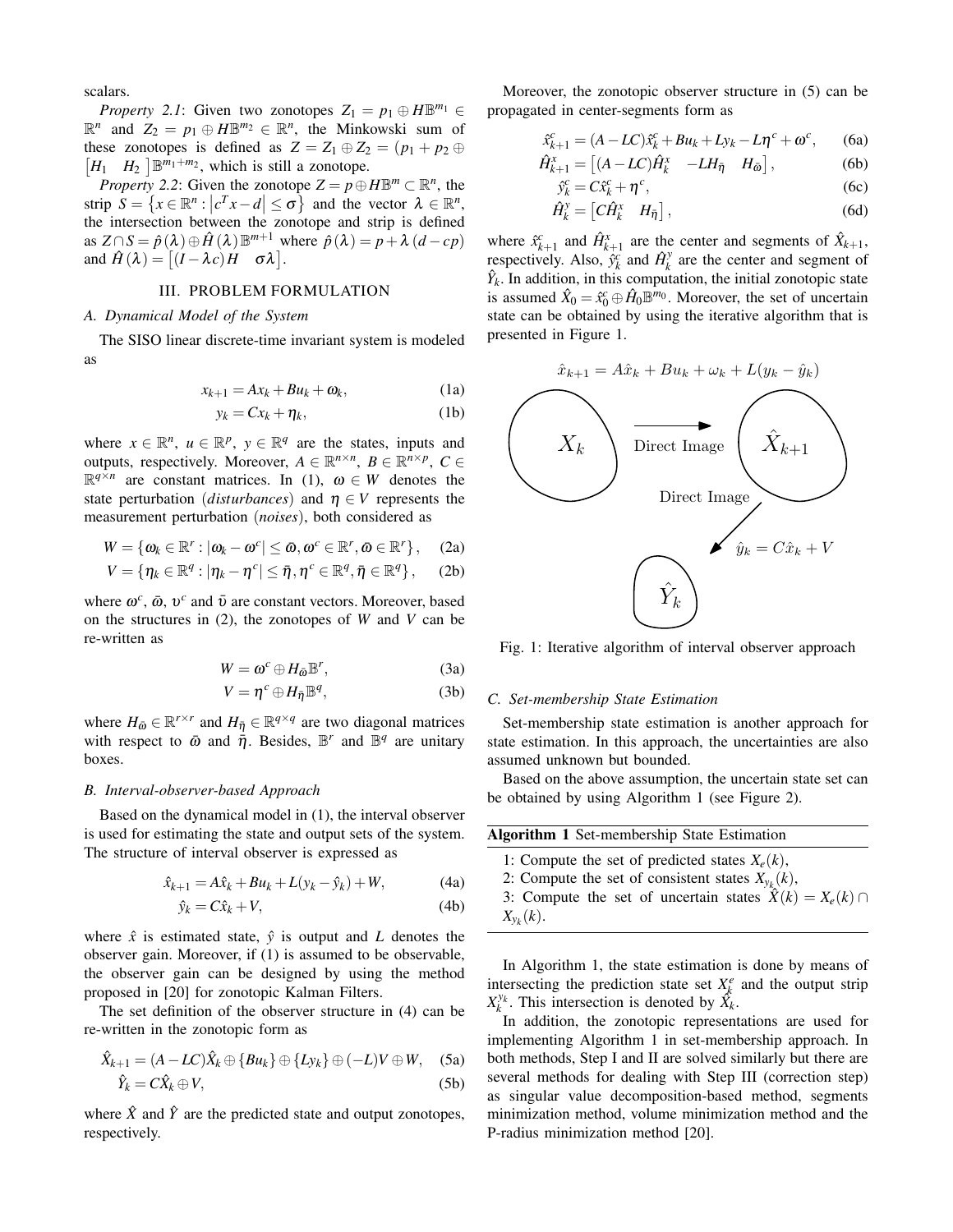

Fig. 2: Set-membership state estimation

Hence, by considering the dynamical model in (1), the Algorithm 1 can be implemented as follows:

• Step I: By considering (1a) and (3a), the prediction state set can be computed as

$$
X_{k+1}^e = \hat{x}_{k+1}^{c_e} \oplus H_{k+1}^{x_e} \mathbb{B}^r, \tag{7}
$$

where  $\hat{x}_{k+1}^{c_e}$  and  $H_{k+1}^{x_e}$  denote the center and the segments of zonotope  $X_{k+1}^e$ , respectively, which are calculated as

$$
\hat{x}_{k+1}^{c_e} = A\hat{x}_k + Bu_k + \omega^c, \tag{8a}
$$

$$
H_{k+1}^{x_e} = \begin{bmatrix} A\hat{H}_k^x & H_{\bar{\omega}} \end{bmatrix} . \tag{8b}
$$

• Step II: The measurements  $y_k$  are used to obtain the strip in Algorithm 1. This strip can be represented by  $S = \left\{ x \in \mathbb{R}^n : \left| c^T x - d \right| \le \sigma \right\}$ , where  $d = y_k$  and  $\sigma$  is the measurement noise. Therefore, the strip can be written as

$$
X_k^{y_k} = \left\{ x \in \mathbb{R}^n : \left| C^T x - y_k \right| \leq \eta_k \right\}.
$$
 (9)

• Step III: The prediction state set and the consistent state set are obtained by considering the dynamical model in (1) in Steps I and II. The intersection between the zonotope obtained in Step I and the Step II gives the state of Step III in Algorithm 1, i.e.,  $X_{k+1}^e \cap X_k^{y_k}$ . Moreover, this intersection can be provided by considering Property 2.2. Therefore, by intersecting the predicted state and the strip in Step III, the state estimation can be obtained in Step III. Hence, based on the prediction step,  $X_{k+1}^e = (Ax_k + Bu_k + \omega_k) \oplus [A\hat{H}_k^x, H_{\tilde{\omega}}] \mathbb{B}^r$ , also the strip  $X_k^{y_k^-} = \{ x \in \mathbb{R}^n : |C^T x - d| \leq \eta_k^x \}$ , the intersection can be computed as

$$
\hat{X}_{k+1} = \hat{X}_{k+1}^c(\lambda) \oplus \hat{H}_{k+1}^x(\lambda) \mathbb{B}^{m+1},
$$
 (10)

where the center  $\hat{X}_{k+1}^c$  is derived as

$$
\hat{X}_{k+1}^c(\lambda) = A\hat{X}_k^c + \lambda (y_{k+1} - CA\hat{X}_k^c).
$$
 (11)

Also, the segments matrix  $\hat{H}_{k+1}^x$  is calculated by considering Property 2.2 and (8) as

$$
\hat{H}_{k+1}^{x}(\lambda) = \begin{bmatrix} (I - \lambda C)A\hat{H}_{k}^{x} & (I - \lambda C)H_{\bar{\omega}} & H_{\bar{\eta}}\lambda \end{bmatrix}.
$$
\n(12)

In addition, throughout the procedure of Step III, the whole computation is parameterized by means of vector  $\lambda$ . Hence, according to [9], it can be generally obtained by  $\lambda = \frac{HH^TC}{C^THH^TC}$  $\frac{HH^2C}{C^THH^TC+\sigma^2}$  in order to minimize the segments of the zonotope.

# IV. COMPARISON BETWEEN BOTH APPROACHES

The main difference between the interval observer and set-membership approaches is related to their own ways for taking the effect of measurements into the account when performing the state estimation. Interval observer uses an explicit way for achieving this goal through the observer gain. On the other hand, the set-membership approach carries out this process implicitly by providing the intersection between the set of states consistent with the model and the measurements, respectively. Furthermore, the intersection and observer gain that are used in set-membership and interval observer approaches depend on the relative values of process and measurement noises. This fact motivates to find out the relation that can be established between both approaches. Thus, in order to find the mathematical relationship of interval observer and set-membership approaches, the comparison is done by comparing the centers and the segments of the obtained zonotopes.

The predicted center and the segments are computed in (6) with the interval-observer approach. On the other hand, (11) and (12) provide the center and the segments of the zonotopic state estimation with set-membership approach. By comparing these expressions, it is seen that the observer gain and uncertainties play the important role in the interval observer state estimation. On the other hand, the same role is played by the uncertainties in set-membership approach. Therefore, if the same uncertainties are considered for both approaches, the observer gain will be the only important factor for finding the relationship.

In order to find the relation of interval-observer and setmembership approaches, the same disturbance and noise are considered for the dynamical system in (1). The comparison is done under three different conditions according to the observer gain. These conditions are outlined as follows:

- Case I: In this case, the observer gain is selected to satisfy  $0 < LC < A$ . Therefore, the center and the segments of the interval observer can be derived as in (6a) and (6b).
- Case II: In this case,  $L = 0$  and corresponds to the case that the set of estimated states depends only on the model and disturbances. Then, the zonotope produced by the interval observer can be computed as

$$
\hat{x}_{k+1}^c = A\hat{x}_k^c + Bu_k + \omega^c,\tag{13a}
$$

$$
\hat{H}_{k+1}^x = \begin{bmatrix} A\hat{H}_k^x & H_{\bar{\omega}} \end{bmatrix} . \tag{13b}
$$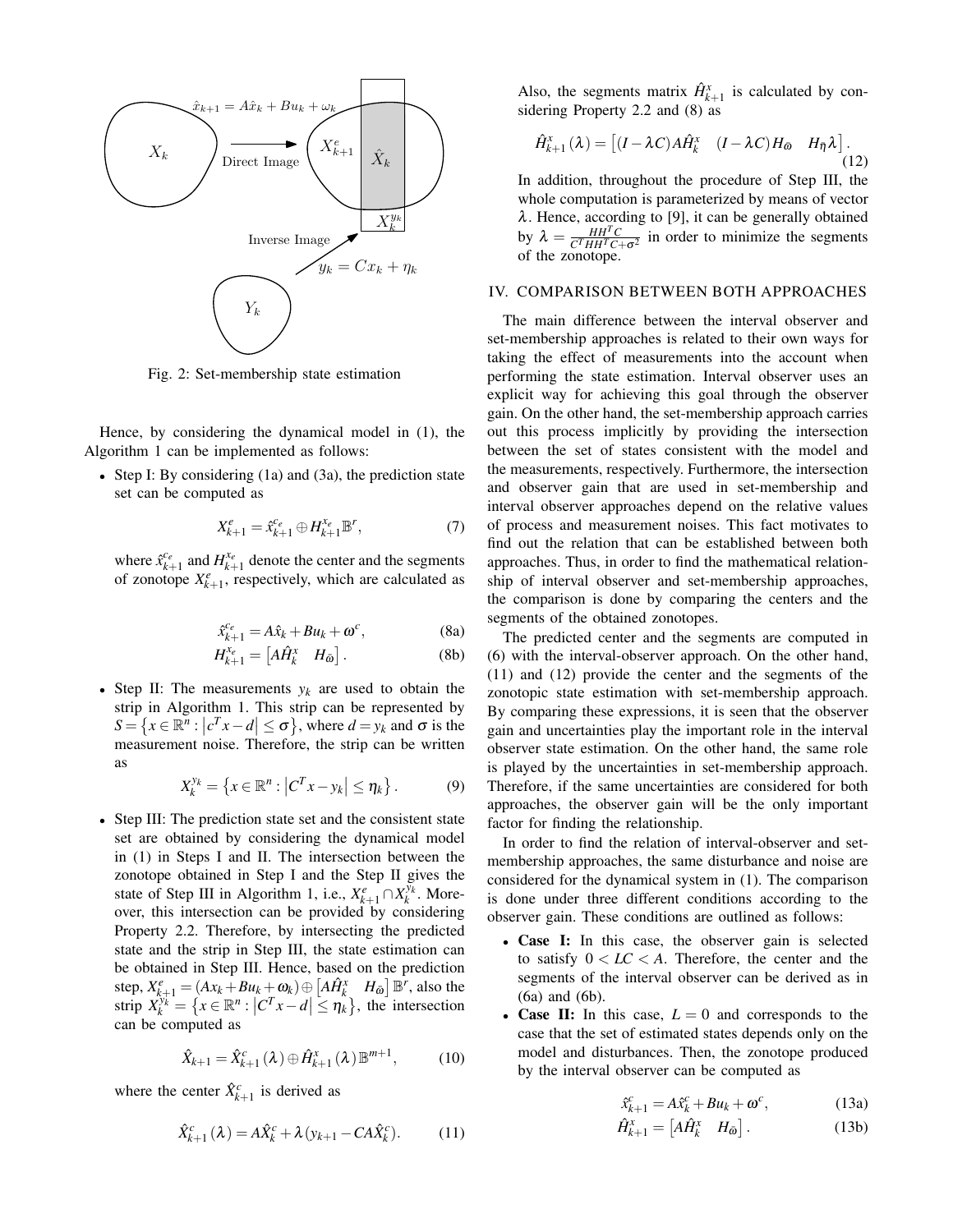• Case III: In this case, *L* is selected to satisfy  $LC = A$ (*deadbeat observer*) such that the set of estimated states depends only on measured inputs and outputs. Thus, the center and the segments of estimated states will be

$$
\hat{x}_{k+1}^c = Bu_k + A\hat{x}_k^c + \omega^c, \qquad (14a)
$$

$$
\hat{H}_{k+1}^x = \begin{bmatrix} -LH_{\bar{\eta}} & H_{\bar{\omega}} \end{bmatrix} . \tag{14b}
$$

In the first case, the center and the segments are affected by the observer gain. As discussed previously, this gain is obtained by the same method that is proposed in [20], which takes the bounds of uncertainties into account. By comparing  $(6a)$  with  $(11)$  and  $(6b)$  with  $(12)$ , the centers of both approaches are the same in steady state if the noise will be centered around zero. But, the interval observer set is wider than set-membership approach based on its segments. Additionally, by comparing (13) and (14) for the interval observer with (11) and (12) for set-membership, the state estimations provided by both approaches are affected by disturbances and noises. Moreover, if noise and disturbances are zero mean (that is, centered around zero), for Cases II and III, the centers of interval observer and set-membership approaches will be located in the same place.

On the other hand, by assuming no noise condition, then comparing (13b) with (12) under the same noise condition  $\hat{H}_{k+1}^x(\lambda) = \left[ (I - \lambda C) A \hat{H}_k^x \quad (I - \lambda C) H_{\bar{\omega}} \right]$ , the only difference between the matrices that are obtained with these two estimation approaches is the optimization vector  $\lambda$  from the set-membership approach. It means that, only in the ideal condition  $(\lambda = 0)$ , two approaches will produce the same state predictions.

In the same way for the third case  $(LC = A)$ , the center of two approaches are the same and (13b) is reduced into  $\hat{H}_{k+1}^x = [H_{\bar{\omega}}]$ , also in the case without noise. Moreover, it can be concluded that if the center of these approaches are equal, the state that is estimated by interval-observer is inside of the set-membership state estimation.

Summarizing, by supposing the dynamical model under the condition of zero mean noise and in the case of considering that the observer gain satisfies  $L = 0$  or  $LC = A$ , the centers of interval observer and set-membership are located in the same positions. Additionally, in the ideal case  $\lambda = 0$ , the approaches are equal if  $L = 0$  and interval observer is included by set-membership estimation if  $LC = A$ .

## V. CASE STUDY

# *A. Two-Tanks System*

The comparison of the two mentioned state estimator families will be performed by using the two-tanks system that is presented in Figure 3.

The mathematical model of the system can be written as

$$
\frac{dh_1(t)}{dt} = -\frac{a_1}{A_1}\sqrt{2gh_1(t)} + \frac{a_2}{A_1}\sqrt{2gh_2(t)} + \frac{\gamma k}{A_1}\omega(t), \quad (15a)
$$

$$
\frac{dh_2(t)}{dt} = -\frac{a_2}{A_2}\sqrt{2gh_2(t)} + \frac{(1-\gamma)k}{A_2}v(t),\tag{15b}
$$



Fig. 3: Schematic diagram of the Two-tanks system

where

- $\gamma$  is the valve ratio.
- $kv(t)$  is the flow through the pump.
- $(1 \gamma)kv(t)$  is the flow towards the Tank 1 according to the valve position.
- $\gamma k\omega(t)$  is the flow towards the Tank 2 according to the valve position.
- *k* is the pump constant.
- $A_i$  is the cross section of Tank *i*, with  $i = 1, 2$ .
- $a_i$  is the cross sectional area of the outlet pipes.
- *g* is acceleration due to gravity.
- $h_i$  is the level of the water in Tank *i*, with  $i = 1, 2$ .

In order to apply the approaches considered in this paper, the previous non-linear model is linearized around the operating point:

- $h_1^* = 12.4$  [cm],
- $h_2^* = 1.8$  [cm],
- $v = 3.00$  [V],

with the following parameter values:

- $k = 3.35$  [cm<sup>3</sup>/Vs],
- $\gamma = 0.60$ .

Including the disturbance and the noise, an Euler discretization (with step size equal to 1) of the linearized model can be written based on as [21]

$$
h_{k+1} = \begin{bmatrix} -0.0159 & 0.0419 \\ 0 & -0.0419 \end{bmatrix} h_k + \begin{bmatrix} 0 \\ 0.0479 \end{bmatrix} v_k
$$
  
+ 
$$
\begin{bmatrix} 0.0718 \\ 0 \end{bmatrix} \omega_k,
$$
  

$$
y_k = \begin{bmatrix} 0.5 & 0 \end{bmatrix} h_k + \eta_k,
$$
 (16b)

where  $\omega$  is the disturbance and  $\eta$  is the measurement noise. Therefore, each condition in Section IV can be checked

by using the state-space model in (16) for the case study.

**Case I**  $(0 < LC < A)$ : The observer gain in this condition is obtained by using the Zonotopic Kalman Filte method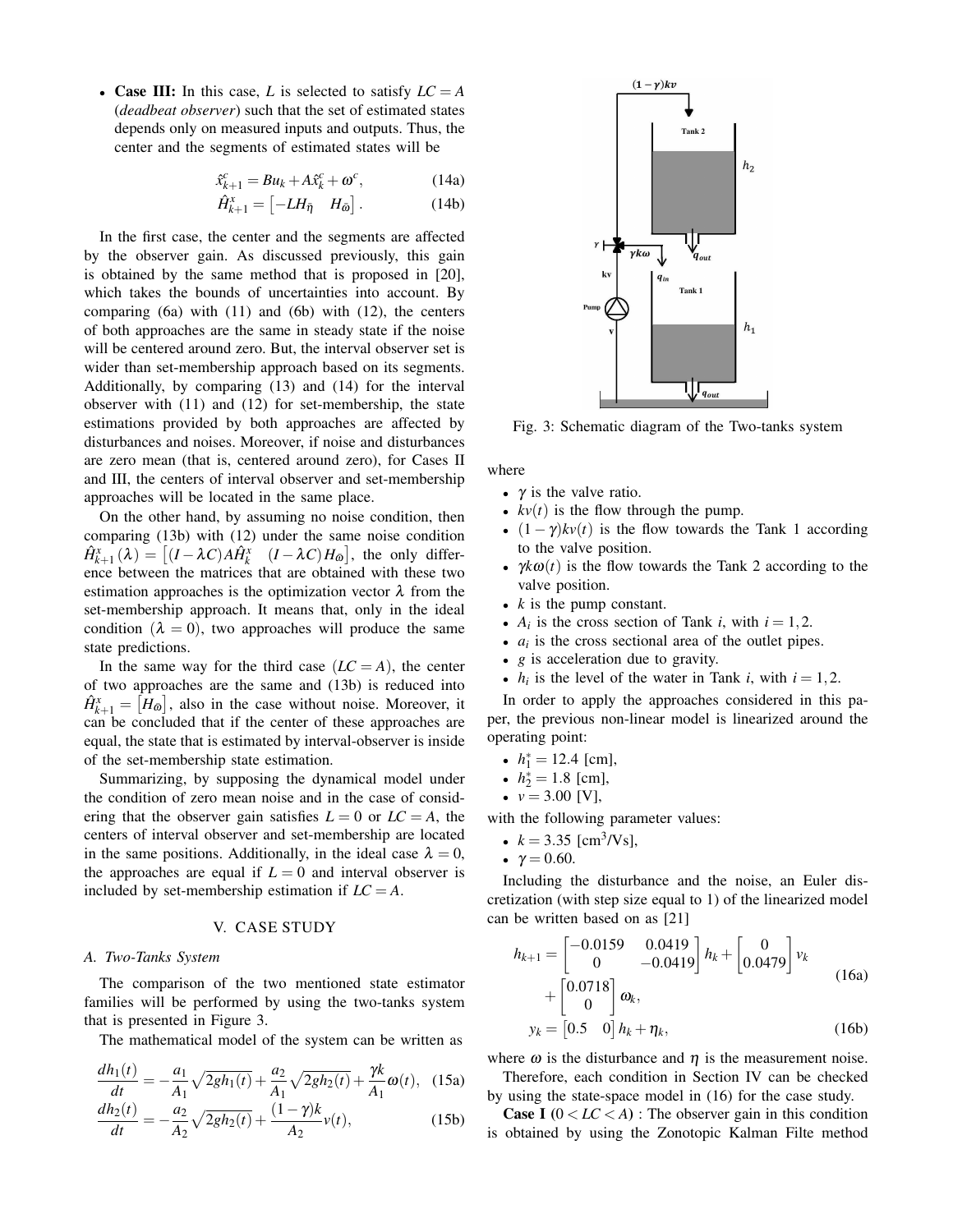(*ZKF*) that is proposed in [20]. State estimation is done by using interval-observer and set-membership approaches. Figure 4 shows the comparison of estimation with both considered approaches. It can be seen that both approaches present a quite similar behaviour.



Fig. 4: Envelope of interval observer and set membership state estimation if 0 < *LC* < *A*

Moreover, Figure 4 shows, under the condition  $0 < LC <$ *A*, the bound of state that is estimated by interval observer is wider than set-membership state estimation. This point is shown in Figure 5 by comparing the created zonotopes in the last iteration with both approaches.



Fig. 5: The zonotope of state estimation in the last iteration by both approaches for  $0 < LC < A$  (solid-line shows the interval observer and dashed-line presents the set-membership state estimations)

**Case II**  $(L = 0)$ : The estimated state is influenced by considering zero value for the gain in interval observer approach. The effect of this gain can be seen in Figure 6. In this case, the centers and the segments of state estimation in both approaches are converging to each other. Therefore, both approaches have quite similar state estimations.

Moreover, Figure 7 shows that the center are equal and a small difference between the shape of two zonotopes in the last iteration.

**Case III**  $(LC = A)$ : Under this condition, the segment matrix of the state estimation with the interval observer is reduced to one segment that is based on the disturbance. This



Fig. 6: Envelope of interval observer and set membership when  $L = 0$ 



Fig. 7: The zonotope of state estimation in last iteration by both approaches for  $L = 0$  (solid-line shows the interval observer and dashed-line presents the set-membership state estimations)

disturbance is added to the lower tank during the simulation. Hence, the set of state estimations with interval observer under this condition is obtained as a line.

Figure 8 presents the effect of designing the gain when  $LC = A$  on estimating the states. Furthermore, the comparison between two families is shown in this figure. As it is seen, both approaches estimate the similar centers. Therefore, in this case, the set that is estimated by interval observer is inside of the set-membership state estimation, in other words, the interval observer is included by set-membership approach. Figures 8 and 9 show the envelope and last iteration zonotope of both approaches, respectively.

# VI. CONCLUSIONS

The observer-based approach and the set-membership approach have been considered in this paper for estimating the state of linear single-input, single-output (SISO) systems. Moreover, both approaches were analyzed and compared from the mathematical point of view by implementing zonotopes.

In one hand, the calculations involved in both approaches are introduced. On the other hand, by considering the observer gain in interval observer approach, three cases were